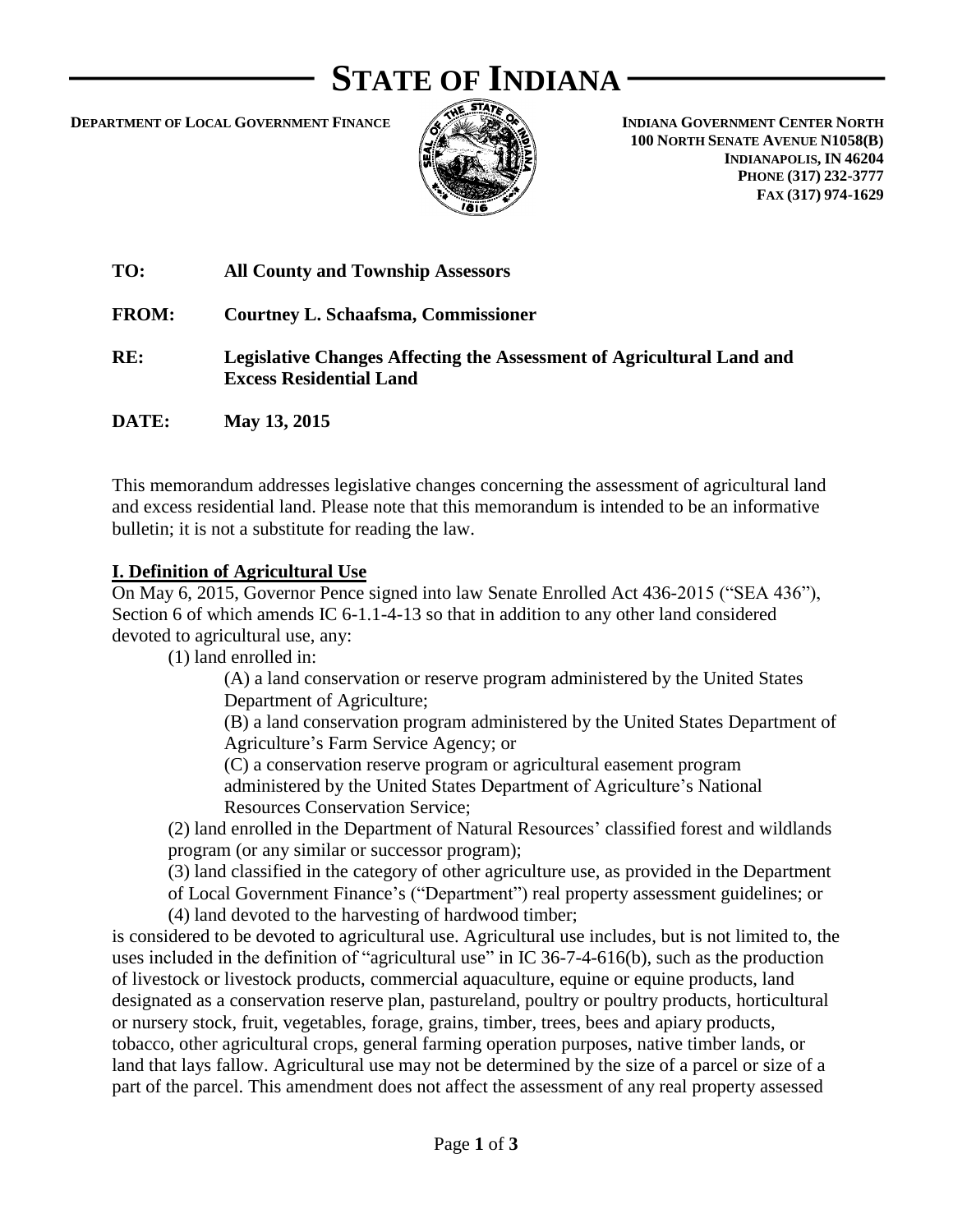under IC 6-1.1-6 (assessment of certain forest lands), IC 6-1.1-6.2 (assessment of certain windbreaks), or IC 6-1.1-6.7 (assessment of filter strips).

The above applies even if the land is purchased for residential uses (IC 6-1.1-4-13, as amended by SEA 436, does not apply to land purchased for industrial or commercial uses). Thus, a person who originally purchased land for residential use could end up having it assessed as agricultural land if it is dedicated to agricultural use as defined by IC 6-1.1-4-13, as amended by SEA 436.

This amendment was effective retroactive to March 1, 2015.

## **II. Soil Productivity Factors**

Section 6 of SEA 436 amends IC 6-1.1-4-13 so that the soil productivity factors used for the March 1, 2011 assessment date must be used for the March 1, 2012, 2013, 2014, and 2015 assessment dates**.** New soil productivity factors must be used for assessment dates occurring after March 1, 2015. The Department will communicate information regarding soil productivity factors for future assessment dates to assessors as necessary.

## **III. Agricultural Base Rate**

Section 7 of SEA 436 introduces IC 6-1.1-4-13.2 concerning the agricultural base rate. For the property tax assessment of agricultural land for the 2015 assessment date, the statewide agricultural land base rate value per acre used to determine the value of agricultural land is \$2,050. For the 2016 assessment date and each assessment date thereafter, the statewide agricultural land base rate value per acre is equal to:

- (1) the base rate value for the immediately preceding assessment date; multiplied by
- (2) the assessed value growth quotient ("AVGQ") determined under IC 6-1.1-18.5-2 in the year including the assessment date.

This amount must be substituted for any agricultural land base rate value included in the Real Property Assessment Guidelines or any other guidelines of the Department that apply for those assessment dates. **Please note that the above supersedes the Department's December 31, 2014 Certification of Agricultural Land Base Rate Value for Assessment Year 2015**.

#### **IV. Excess Residential Property Assessment**

Section 10 of SEA 436 introduces IC 6-1.1-4-44.5 concerning the assessment of excess residential land. This amendment applies to a real property assessment:

- (1) for the 2015 assessment date and assessment dates thereafter; and
- (2) that includes land classified as residential excess land.

A county assessor may apply throughout the county an influence factor to recognize the reduced acreage value of residential excess land. The influence factor may be applied on a per acre basis or based on acreage categories. The influence factor may not be used as an alternative to determining the value of farmland as provided in IC 6-1.1-4-13.

## **V. Burden of Proof**

Section 14 of SEA 436 introduces IC 6-1.1-15-17.1 concerning the burden of proof in the reclassification of real property. This amendment is effective retroactive to March 1, 2015. In the case of a change occurring after February 28, 2015 in the classification of real property: